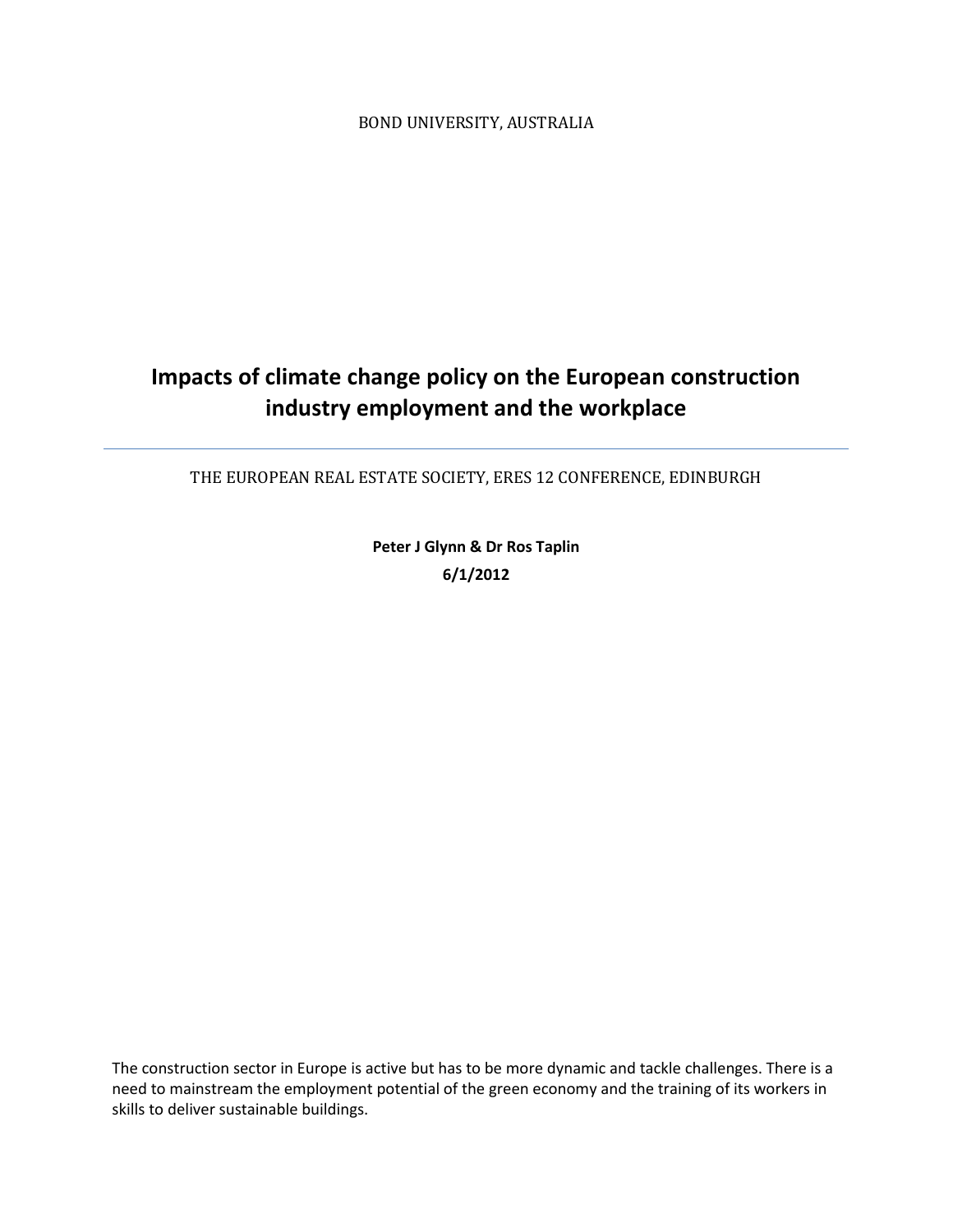#### **Authors**

Peter J Glynn [pglynn@bond.edu.au](mailto:pglynn@bond.edu.au)

Dr Ros Taplin acsmp@unsw.edu.au

#### **Bio sketch**

Peter Glynn's professional background is in industry association management, with specific expertise in labour relations and labour market management. Prior to commencing Doctoral studies he was engaged by the International Labour Organisation and the International Organisation of Employers in the development of policies and tools to guide the implementation of labour market strategies to manage the impacts of climate change policies. His doctoral research addresses the question of how industry (employers organisations and trade unions) can ensure the impacts on employment and the workplace are considered in climate policy.

Professor Roslyn Taplin is Research Director of ACSMP at the University of New South Wales, Sydney. She was formerly Professor of Environmental Management at Bond University and prior to that, Director of Environmental Management Program and Director of the Climatic Impacts Centre, Macquarie University. She has also held positions at the University of Adelaide and RMIT University, Melbourne. Her current research interests include: sustainability and mining practices; corporate responses to climate change; climate change adaptation decision-making; renewable energy policy; climate change mitigation approaches including the Clean Development Mechanism and emissions trading.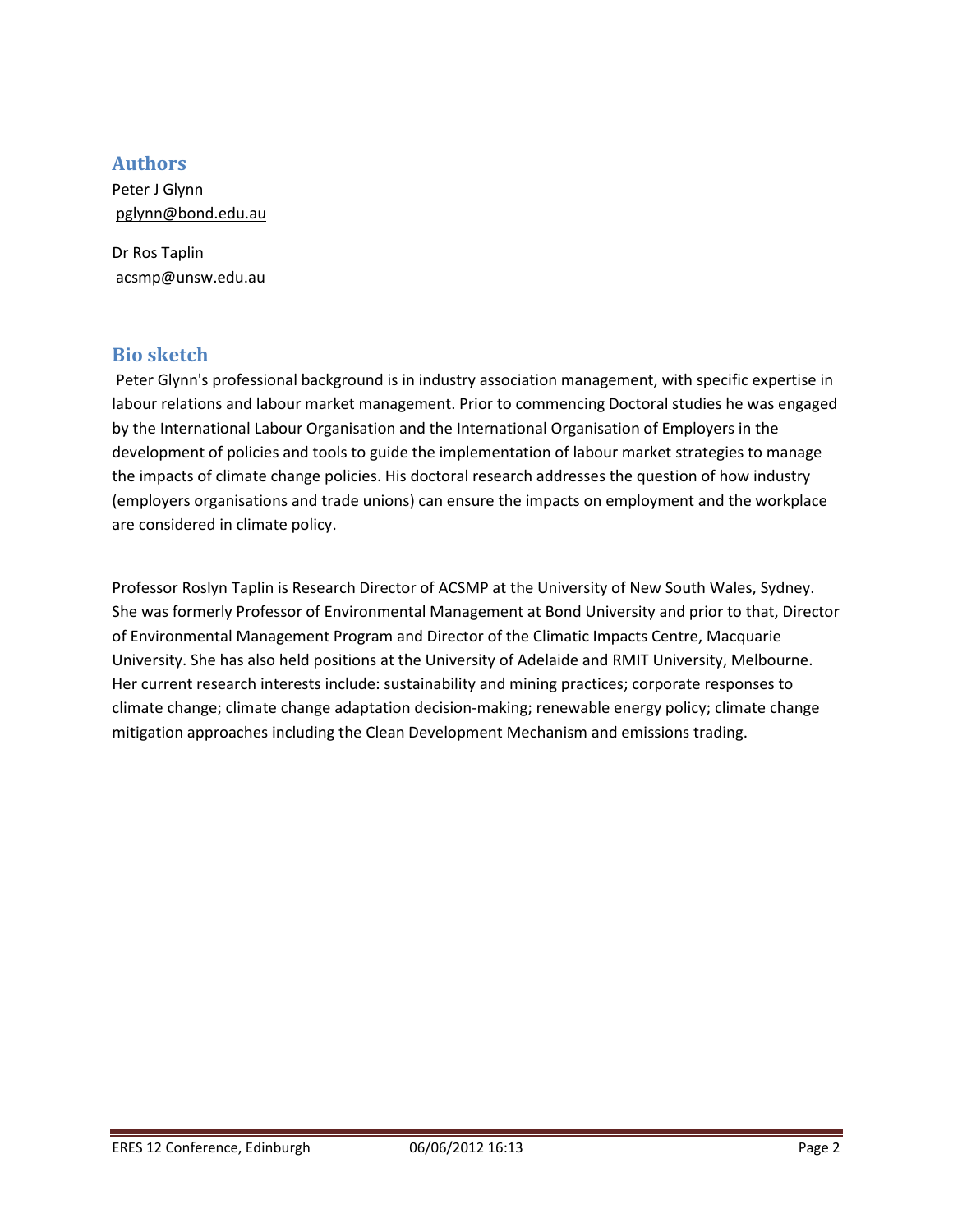#### **Contents**

*Introduction Climate Change Policy and the Labour Market Climate Change Regulation and the Construction Sector Drivers and Barriers Skill requirements Low Carbon Workplace Ecological modernisation theory: the value chain considerations. Findings and conclusion*

### **Introduction:**

This Paper explores the impact of climate change policy on construction industry employment and the workplace. The contention is that labour market planning is an essential component of policy if the emission reduction targets and the ecological objectives are to be fulfilled.

The research draws on the valuable contributions by the international agencies including the OECD and the ILO, the academic institutions and the industry. As well, there are a number of influential and representative discussions in recent months that inform this subject and allow an evaluation that is based on the current state of play:

- EPE Train-Rebuild Forum, October 2011
- European Commission ILO Skills and Occupational Needs in Green Building, June 2011
- $\bullet$  12<sup>th</sup> European Forum on Eco-Innovation, Scaling-up sustainable construction, April 2012
- European Retrofit Network: Retrofitting Evaluation Methodology Report, Gleeson et.al, August 2011
- The Role of Employers organizations and trade unions in the development of climate change policy, UK case study (unpublished), May 2012

This Paper will address the developments in Europe with a Case Study of the UK

The research takes the opportunity to further examine the utility of ecological modernisation theory and the potential for the value chain concept to explain the relationships that form the base of the theoretical model and whether there are gaps.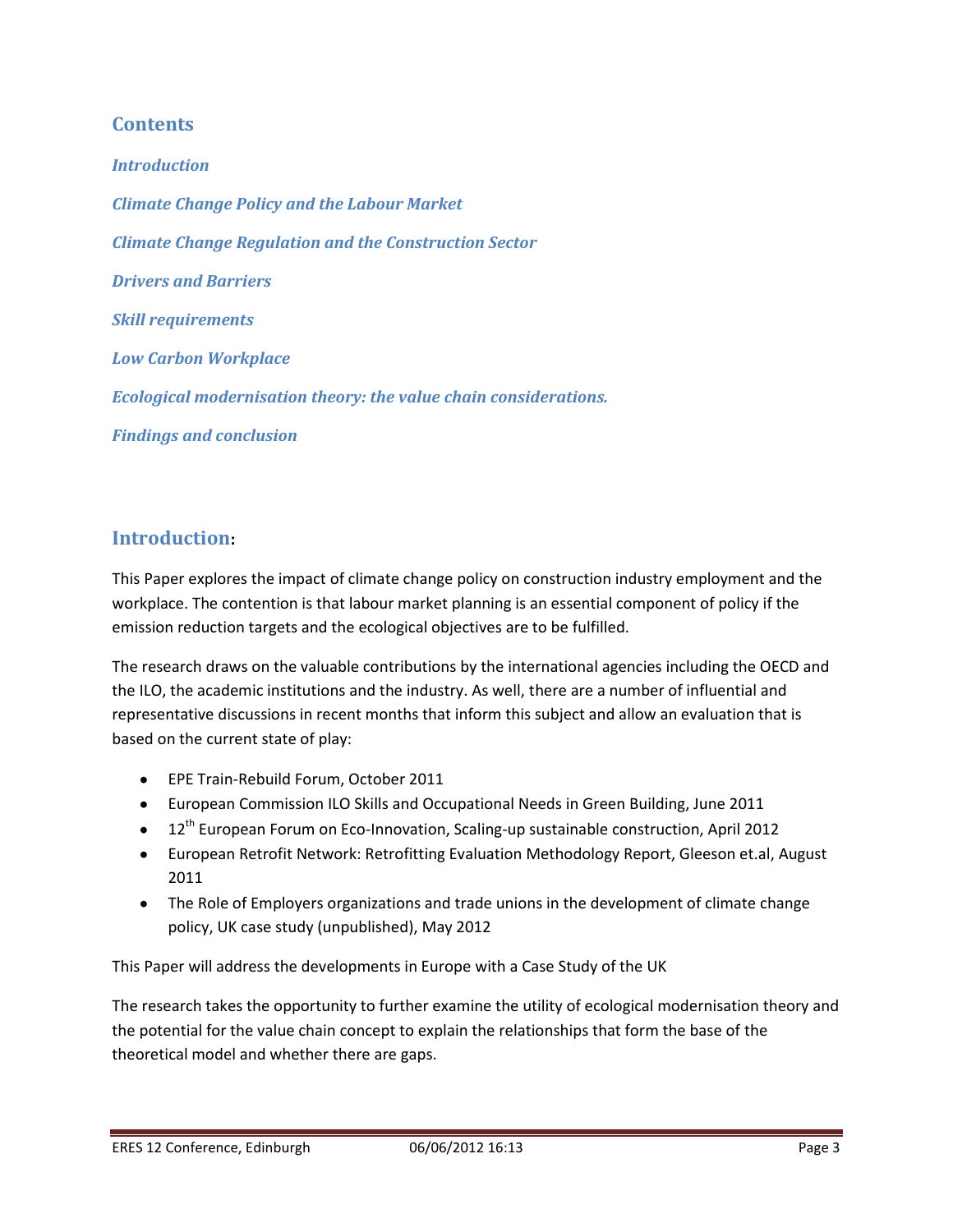# **Climate Change Policy and the Labour Market**

It is only in recent times that the labour market impact of climate change policy has been acknowledged, attributable to some major research initiatives and the inclusion of social factors in international climate agreements.

The formal link was established when governments resolved to include provision for a just transition and decent work in the Cancun Agreements from the UNFCCC COP 16 (UNFCCC 2010). The four tenets for decent work as articulated by the International Labour Organisation (ILO) are creating good jobs, guaranteeing the respect of workers and recognition of their rights, extending social protection and promoting social dialogue (ILO, 2011). These are not remote concepts and it should be expected they will be provided in industry and labour market policy and planning.

The OECD (2010) in considering the economic impacts observes that

*"climate change related regulations and policy frameworks will result in changes in production (supply side) and in consumer habits (demand side). This implies an important adjustment of the overall economic activity, chiefly affecting enterprises and the workforce, either directly or indirectly. Labour market institutions will therefore have to deal early on with these changes in order to limit the potential negative effects (on the labour market) and to seize the emerging opportunities (p 11)."* 

It contends that labour and skills policies are important, and that labour policies should focus on preserving employment, not jobs and must ensure that workers and companies are able to adapt quickly (OECD 2011).

The International Labour Organisation (ILO) Green Jobs Report (Worldwatch Institute 2008) created the awareness of the labour market issues arising from climate change policy and quantified the direct impact on employment, much as the Stern Report (Stern 2007) heightened awareness of the economic factors. The ILO report encapsulates the findings that are common across the research (CEDEFOP for the EU, ETUC, and OECD), that jobs will be lost, jobs will be created and jobs will change; on balance there will be modest net growth in employment and all sectors of industry will be affected. It contended that governments must have policy to manage the changes, and that social protection systems needed to be in place to afford workers a just transition.

# **Climate Change Regulation and the Construction Sector**

The construction sector in the EU is active but has to be more dynamic and tackle challenges. There is a need to mainstream the employment potential of the green economy and the training of its workers in skills to deliver sustainable buildings. Some EU member states (six surveyed) do not have explicit overarching national strategies targeting green skills (EPE 2011), and in the UK the government's environmental strategies do not generally have a significant skills development component (Strieska-Ilina 2011).

Much of the domestic climate policy of EU member states is framed by requirements through its Climate and Energy Package and related regulation intended to combat climate change and increase the EU's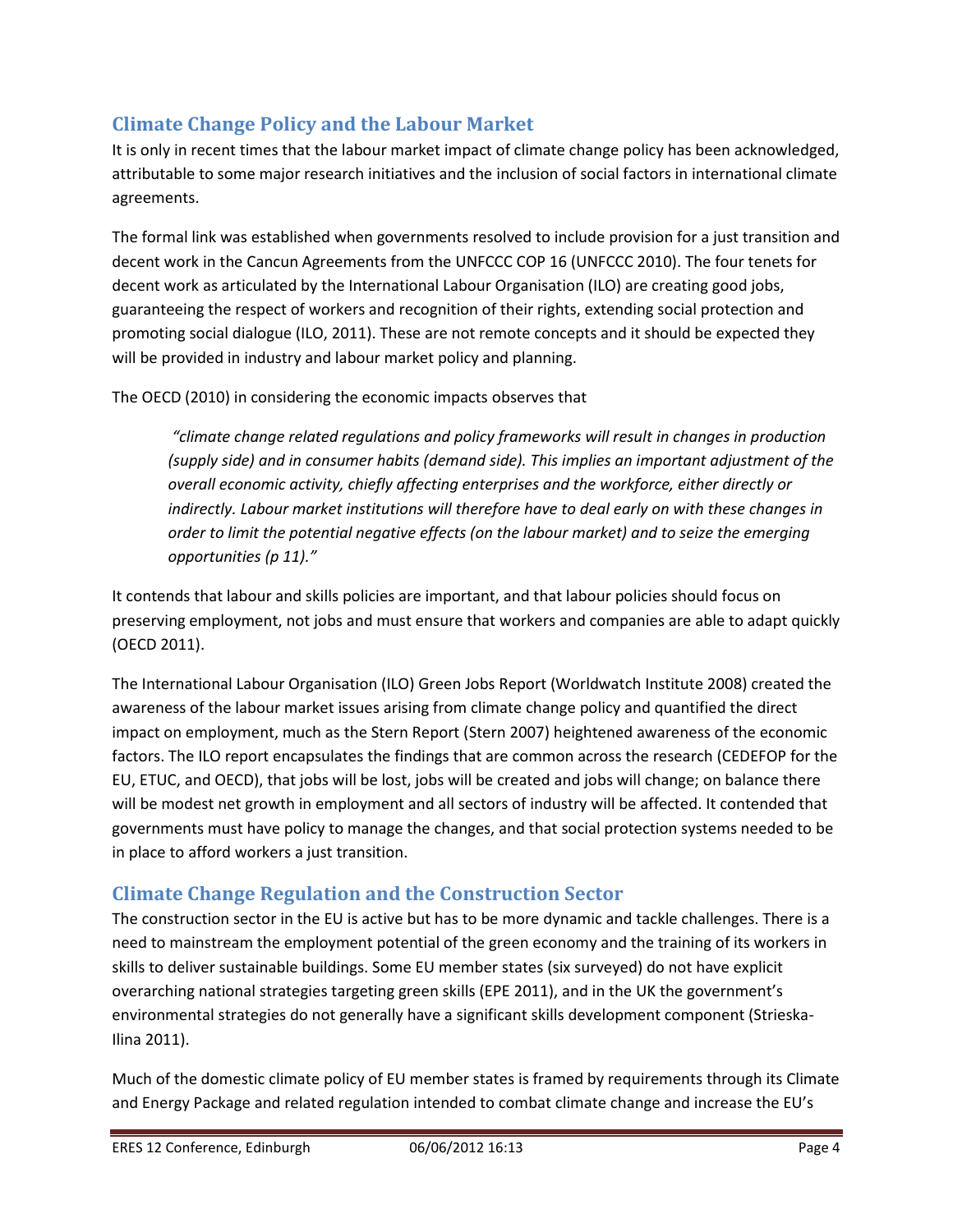energy security (Europa 2010). At an EU summit led by the UK in 2005, member states gave the European Commission a mandate to develop a common energy policy for the first time. In March 2007, the European Council "approved the ambitious climate change and energy package to build a low carbon economy in Europe (DECC 2007, p 34)." The targets, to be met by 2020 are:

- A reduction on EU greenhouse gas emissions of at least 20% below 1990 levels
- 20% of EU energy consumption to come from renewable resources
- A 20% reduction in primary energy use compared with projected levels, to be achieved by improving energy efficiency

The package became European law in 2009 and the national targets became legally binding.

The climate and energy package is supported by a suite of complementary legislation including the EU Emissions Trading Scheme, binding renewable energy targets and carbon capture and storage (Europa 2010).

The EC regulatory and statutory framework guides the member states in the development of domestic policy, benchmarks performance toward the agreed targets and monitors progress. Its flagship initiatives addressing sustainable construction fall under the banner of "A resource-efficient Europe" and provide a long-term framework for actions in many policy areas:

- Low carbon economy 2050 roadmap
- roadmap for resource efficient Europe
- Energy 2050 roadmap
- **European Energy efficiency plan 2020**

These are far reaching and long term, supported by statutory infrastructure suitable to provide the public and private sectors the certainty required for planning and investment. The initiatives include targets to reduce emissions in the residential and services sectors progressively for up to 37% by 2030 and 91%by 2050, that 2% of building stock is to be refurbished each year and 3% of public building stock by 2020. As well, standards are to be revised and stimulus provided for innovation and legal obstacles eliminated. The suite of legislation to underpin the initiatives includes:

- Energy services directive2006/32/EC
- Eco design directive 2009/30/EC
- Labelling directive
- EPBD 2010/31/EU
- Construction Products directive (Reg EU No 305/2011)

The work that this commentary summarises was undertaken by the Building Performance Institute of Europe (BPIE) and found that there are many pieces of the puzzle that exist, but there are both overlaps and gaps between the pieces that is one of the barriers to the take up of retrofit programmes across Europe (BPIE 2012).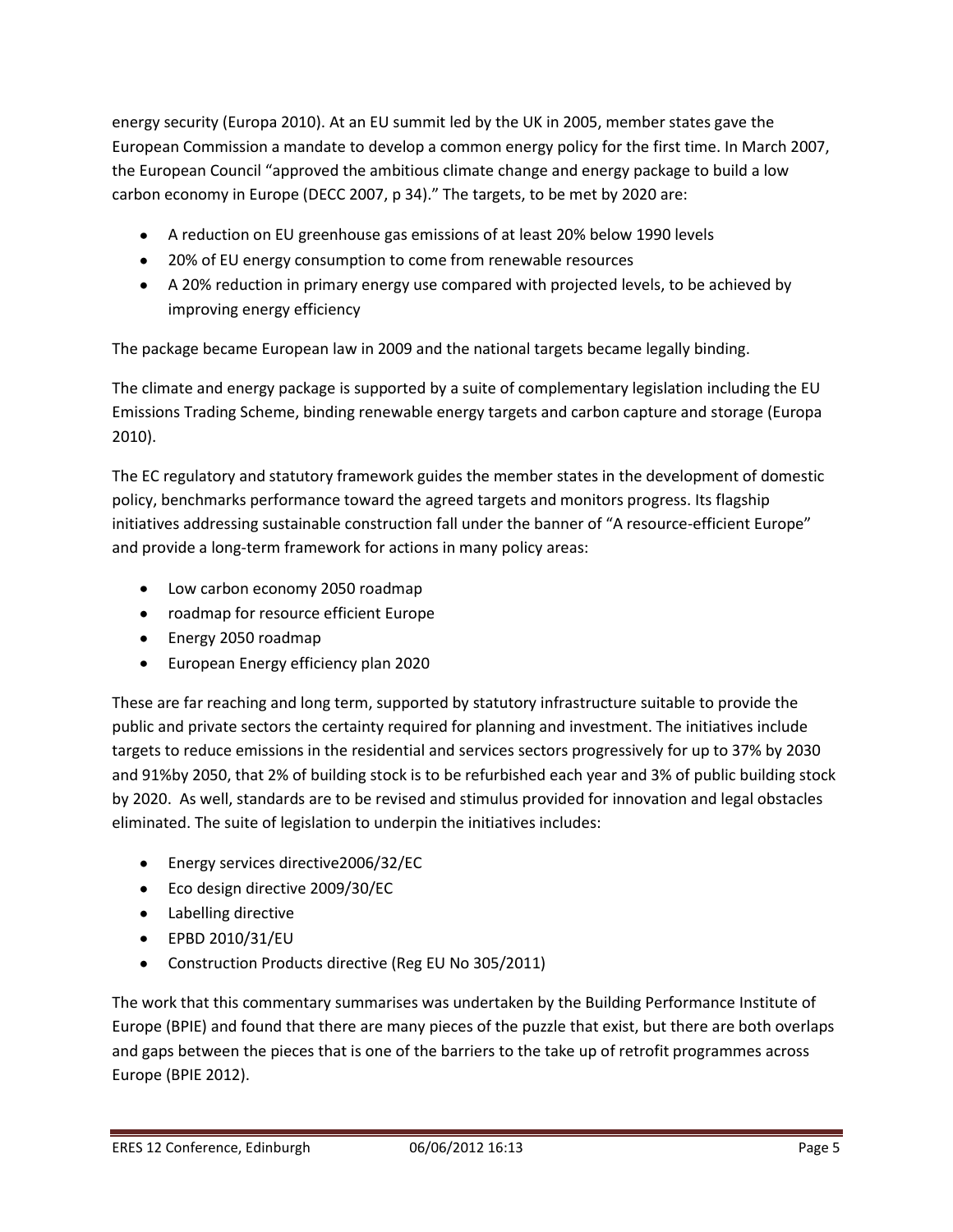The question that is left unanswered is whether the workforce will be available in the number and with the skills required to do the work.

# **Drivers and Barriers**

While all sectors of industry are impacted by climate change policy, the building and construction sector is particularly affected being a major contributor to the problem, labour intensive and highly regulated. It was identified in the International Energy Agency Blue Map scenario as requiring a radical action globally (ILO 2011).

The WEF (2011) reported the findings of its survey that 43% of cities are dealing with the effects of climate change, and 79% report that climate change could hinder the ability of business to work in their cities. Further, that while the new energy efficient systems and equipment are cost effective and available, retrofits are not occurring at the rate required and Europe is already experiencing shortages of labour and deficiencies in the supply of skills and training that are stifling the sectors ability to undertake the work (ILO 2011).

There are a number of underlying drivers of policy necessary to make the transition to a low carbon construction sector. There are of course the broader issues of sustainability such as water use reduction but more directly related are the need for energy security and affordable energy prices, management of population growth and urbanisation, and employment creation (ILO 2011). The barriers faced in making the transition are variously described (BPIE 2011, WEF 2011, ILO 2011) but can be summarised as:

- Costs are incurred in front of a long payback period
- Principal agent issues
- Multi dwelling housing where communal decision making is complex
- Labour market is not aware or skilled
- Retrofit theory in its infancy
- Building owners rarely make energy efficiency retrofit a priority, unless mandated
- Few businesses have prioritised or have the capital available
- Uncertainty of government actions
- Property owners are hesitant because retrofit debt appears as debt on balance sheet
- Retrofitting is not core business of building occupants
- Financial markets Lack data to inform whether energy efficiency retrofit can pay for itself
- $\bullet$ Banks lack standards for collateralising debt

Governments have at their disposal a number of policy levers which, in consultation with industry can guide the transition, providing consistency and stability for private sector decision making and investment. These measures include building codes, technical and product standards, mandatory building labelling, fiscal incentives, tax reductions, energy efficiency obligations and market mechanisms such as an emissions trading system (ILO 2011).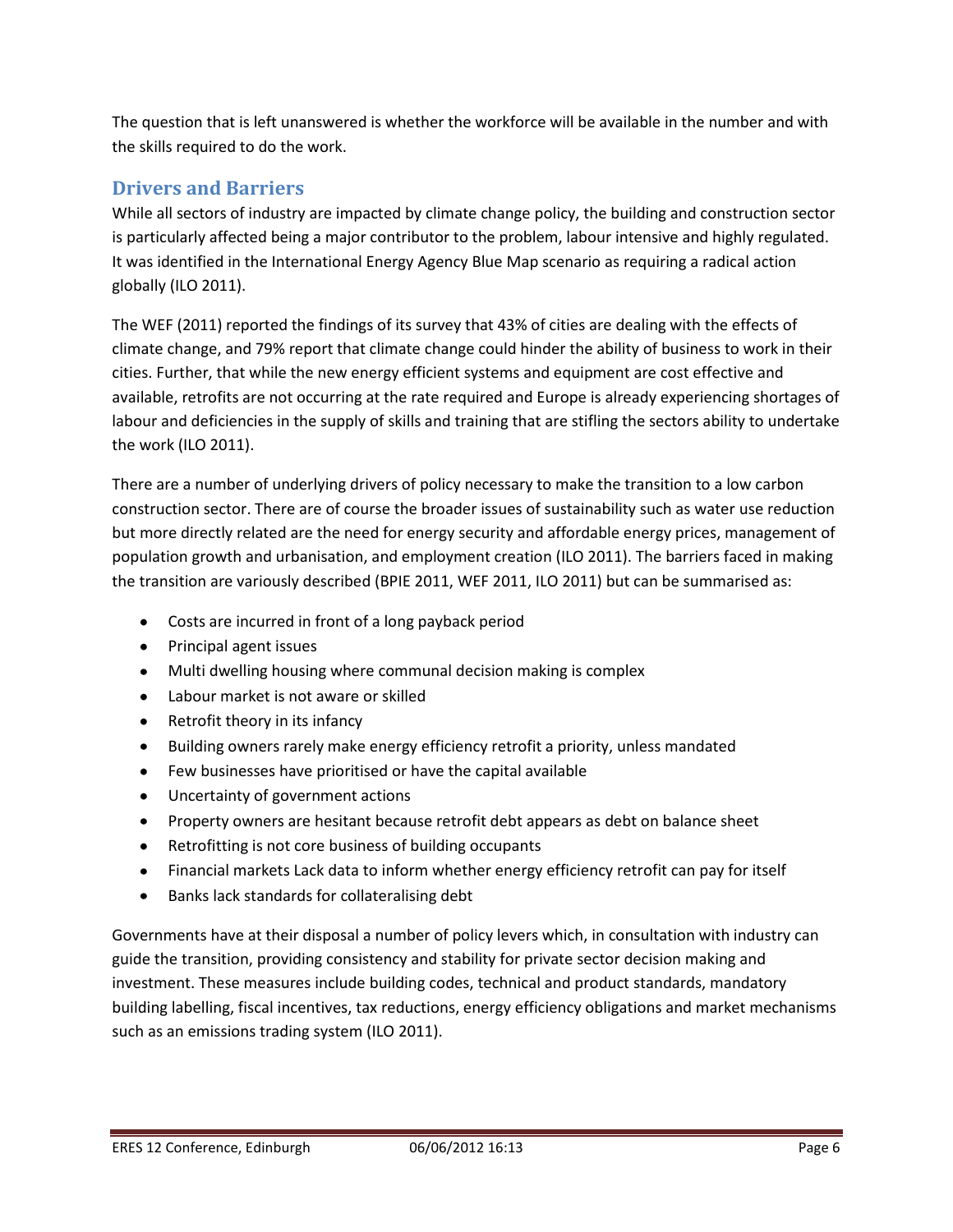#### **Skill requirements**

The decisive early action by the European Parliament provided the certainty required by member states, industry and investors to commit the institutional support necessary to invest in product and business development. Despite the early action, retrofitting of buildings to reduce emissions has not been occurring on the scale required (WEF, 2011). It has also been observed that skills gaps and shortages would be a "binding constraint" on the constructed environment and that "the majority of architects and engineers worldwide are unaware of the materials, design and construction techniques available for energy efficient buildings and are therefore unable to put them into use in their projects" (UNEP 2008, p. 19). While one suspects that reference is probably now dated, the OECD (2011) suggests skill shortages are already a concern with construction and retrofitting among the most effected sectors. ILO research attributes the problem to an underestimation of growth in the small and medium enterprise sectors, the general lack of scientists and engineers, national skills structures which don't meet demand and the low reputation of some occupations (Strietska-Ilina et.al. 2011).

While some authorities (UNEP, ILO, French OPCA and Pauwels) contend that the industry occupations will evolve, others (ILO, Friedl-Schafferhans, Gleeson) believe the green construction team will add occupational profiles and new occupations that will require new sources of labour, to supplement the existing workforce. The ILO (2011) sees the emergence of additional functions such as assurance, financing, research, education and policymaking (p.3). Gleeson (2011) asserts that construction teams will require competent emissions assessors, project managers, assessors, appraisers, skilled labour and auditors. Austrian research finds the additional competencies required of a new green plumber tradesperson include customer orientation, ability to communicate and decide, to consult and sell, planning competencies, a high level of independence and global thinking (Friedl-Schafferhans 2011).

Whether occupational profiles will evolve or new and different professions will be required is possibly more a matter of scale or situation rather than a contradiction. They represent overlapping elements of the constructed environment.

### **Low Carbon Workplace**

In the achievement of a low carbon business and the process of transitioning the workplace, it is important not to lose sight of the core business requirement to deliver goods and services produced to specification, for which the workers were rewarded fairly and provided a safe and healthy working environment. Pauwels (2011) reminds us of the need to be vigilant, that while the new materials and techniques can create major opportunities, it is important to be aware of possible long term health and safety risks as it is not always known how a particular situation influences health. A Japanese government initiative had the effect of reducing worker productive capacity, adding stress and the potential to induce depression (Horie 2009; Kjellstrom 2010). The Australian governments home insulation programme was withdrawn after four fatal electrocutions and numerous house fires (Combet 2010). A safe and healthy workplace is a basic human right and must be respected, in all circumstances.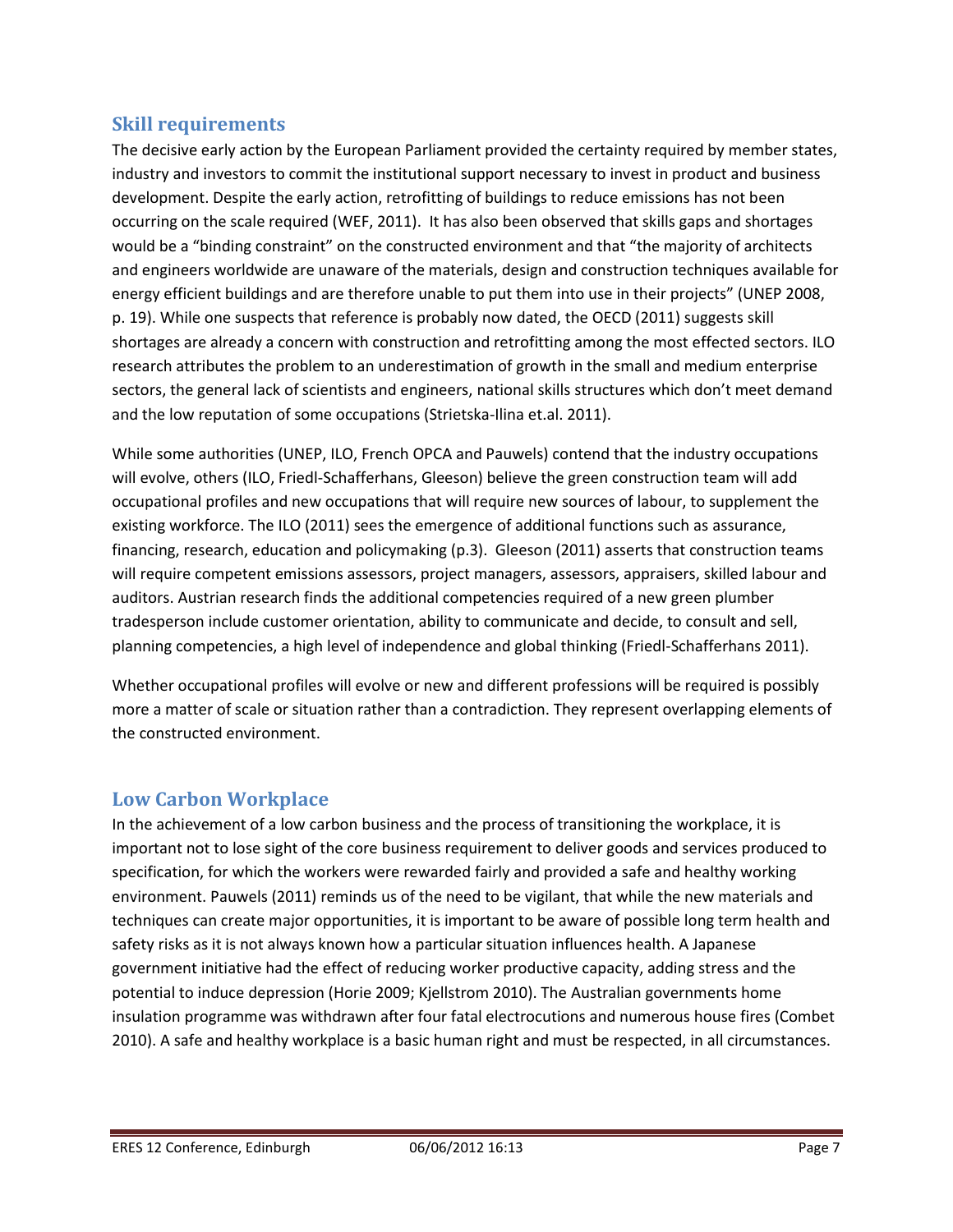A labour market plan is a key responsibility of the state and industry if the transition to a low carbon economy is to be smooth and effective. It is not merely the single dimension of labour and skill shortages, but also the recrafting of occupational profiles and the emergence of new occupations involved in the delivery of a low carbon installation. To this must be added the new products and regulations, particular sensitivity of the unknown and asking people to do work for which they have not been properly trained. The green workplace is still a workplace and the participants are entitled to be prepared and protected.

# **Case Study: the United Kingdom**

The UK government has committed to the long term vision of reduction in greenhouse gas emissions by at least 80% by 2050; relative to 1990 levels (DECC 2010). The 2050 Pathway Analysis, the Carbon Plan, the Energy Act and the Climate Change Act are the suite of resources that deliver the UK climate change policy. The objective is to achieve decarbonisation in the UK while maintaining energy security and minimising cost to consumers (DECC 2010). They also offer some certainty for decision makers against the potential short-termism in policy and regulatory coherence. These initiatives are considerate of industry, the need to facilitate innovation and to maintain the competitiveness of UK business. However they do not explicitly integrate industry policy, the social dimension of climate change, the impact on the labour market, employment and skills requirements. Nor do they reference the principles of engagement with civil society and social dialogue which is so much a part of EU practice, concepts that will be further analysed as part of this research.

The EU Climate and Energy Package became European law in 2009 and legally binding on the UK. The OECD (2010) and the EU Climate Policy Tracker (Climate Policy Tracker 2011) have generally agreed that the UK policies and programmes are appropriate to ensure its commitments under the package can be met. These assessments are not unqualified but any criticism goes to potential weaknesses in implementation rather than policy flaws.

The EU Lisbon Strategy for Jobs and Growth provided the bridge between the EU Climate and Energy Package and labour market and skills policy. It set the aim of "sustainable economic growth with more and better jobs and greater social cohesion (p 31)" by 2010, objectives the UK government endorsed but which have not been taken up uniformly by the departments concerned (BIS 2008).

The ILO UK country study (Strietska-Ilina et. al. 2011) finds that there is no centralized national framework for the UK labour market and that although the government acknowledged that skills gaps and shortages as a potential threat, "these are through generalized statements rather than specific policy measures" (p 421). It concludes that the government's environmental strategies do not generally have a significant skills development component. However, the weight of evidence and the changes anticipated for the construction sector labour market change the risk profile of the policy and particularly the national Green Deal retrofitting programme.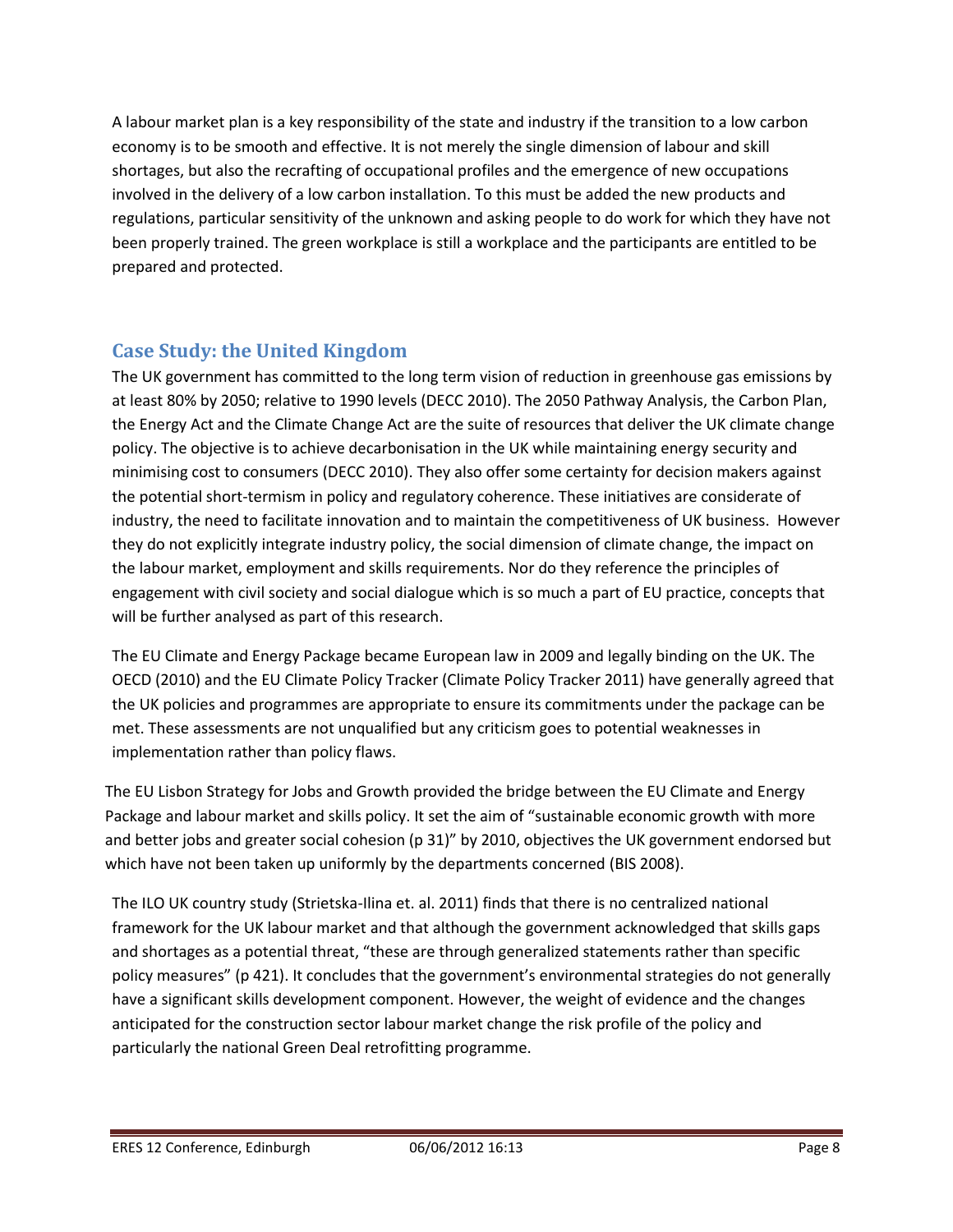The EU Climate and Energy Package and the UK Energy Act mandate energy efficiency as a core element of the initiatives to build a low carbon economy. In the UK, the Green Deal and Smart Meters are the flagship energy efficiency strategies designed to improve the UK building stock. Domestic buildings are responsible for 25% of the emissions, and just over 40% of its final energy use, so it is logical that buildings would be the initial focus. Over three quarters of the energy used in homes is for space and water heating. The government intends that all new non domestic buildings will be zero carbon from 2019 and all new homes from 2016 (DECC 2011).

Smart meters will be mandatory in the 30 million homes and small businesses in the UK from 2019, and the information they provide should enable people to better understand their energy use and maximise the opportunities for saving (DECC 2011). The roll out will begin in less than 3 years for which the government is regulating stringent consumer protection, will include energy efficiency advice as part of the installation visit and will provide support through a centralised communications activity to help all consumers understand how to use and the benefits (DECC 2012).

The Green Deal will provide the opportunity for households and businesses to improve their energy efficiency at no upfront cost, paying back through future savings in energy bills. The legislation also provides the Energy Company Obligation which allows supplier subsidy and integration with the Green Deal Finance.

The DECC proposes to invest \$3m to train Green Deal Assessors and to address skill shortages. Estimates suggest as many as 65000 jobs could be created by the green deal with up to 54000 of these being for installers. For the longer term, DECC is working closely with Sector Skill Councils, employers and the Department of BIS to develop new apprentice schemes to support the demand likely to be generated by the Green Deal (DECC 2012).

The reports by Gleeson (2011), ILO (2011) and OECD (2011) analyse the issues confronting the construction sector labour market as property owners move to reduce energy consumption and emissions generation. Gleeson's case study of the UK finds that there are few additional specialised skills required for most of the methods proposed for retrofitting under the Green Deal, to meet the current "carbon reduction targets requires a substantial increase in the capacity of the construction industry to carry out this work and training programmes to produce the necessary skills (p 3)." The report also observes that that the green construction team will add new occupational profiles and occupations and new sources of labour will also be required to meet the increased demand (Gleeson et. al. 2011)."

The Green Deal targets the retrofitting of 23m dwellings to acceptable standards of energy efficiency, "one building per minute to 2050" (DECC 2010). The government has underwritten through finance or regulation the resources for each link in the chain. However, there are two presumptions that are fundamental to its success:

- 1. The householder will agree to the retrofit, and
- 2. The labour and materials are available to meet the additional demand, assuming that the construction industry in the UK is not currently retrofitting at the rate of one dwelling per minute, and that demand for other construction activity will not be impacted by the Green Deal.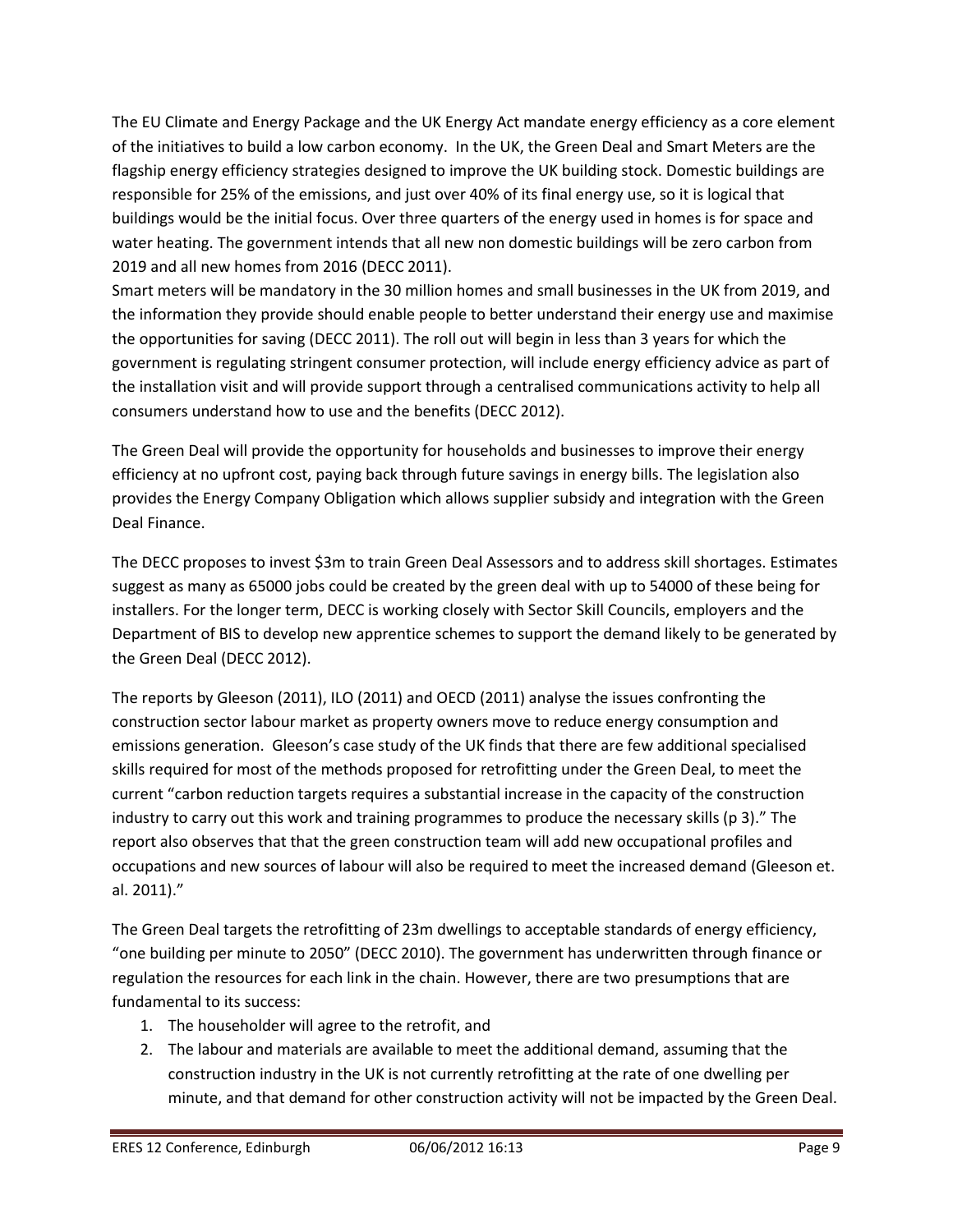As to the first, Gleeson (2011) conducted a pilot study which in essence found that householders are reluctant to undertake the retrofit and amongst the reasons are the disruption factor, and that any roof insulation requirement may reduce their already limited storage space. The governments marketing could address this concern.

As for the labour market considerations, the government has projected there will be 65,000 (approx) jobs created but its planning does not extend to the timing of the growth in demand, the source of the labour and how it will be up-skilled. In a labour intensive industry requiring skills and occupational registration, should the labour market be a relationship in the value chain?

While the Green Deal is a well resourced programme, research within the UK and across Europe (Gleeson, CEDEFOP) point to the additional demands on the labour market that should also be a factor in its preparation. To not do so leaves open the risk that the labour will not be available to do the work in the number and with the skills required.

Reviews of UK policy and strategies find they are responsible and appropriate but warn that further action is required to maintain the rate of delivery against the commitments. They also do not conform to the principles articulated by academic and expert institutions. The OECD (2010) review of UK strategies post GFC recommends that more could be done to align economic and environmental objectives that would to unleash opportunities for green investment and to undertake labour market planning to ensure the workforce is available in the numbers and with the skills required of the new low carbon economy (OECD 2010).

In sum, while there has been material commitment and action by the government there should be no illusion that the work is complete and that further significant policy initiatives are necessary to make the shift to a low carbon economy through a national retrofit programme.

### **Ecological modernisation theory: the value chain considerations.**

Does it add to our understanding of the issue to consider the research theoretical model in the context of the value chain?

Ecological modernisation (EM) is the conceptual framework for the research. EM theorists support the school of thought that environmental outcomes are achieved through the relationship between the nation-state, the economy and innovation, and social movements (Mol & Sonnenfeld 2000). The project will research the impacts of climate change policy on the constructed environment and its labour market in Europe which provides a relatively mature model of environmental management hosting a comprehensive suite of programmes.

Porter conceptualised the value chain<sup>1</sup> (The Competitive Advantage of Nations, 1985) as the interdependent processes that generate value that accrues to the customer. Applied to this research, it

l

<sup>&</sup>lt;sup>1</sup> The Value Chain concept was developed and popularized in 1985 by Michael Porter, in "Competitive Advantage." Porter defined value as the amount buyers are willing to pay for what a firm provides, and he conceived the "value chain" as the combination of nine generic value added activities operating within a firm – activities that work together to provide value to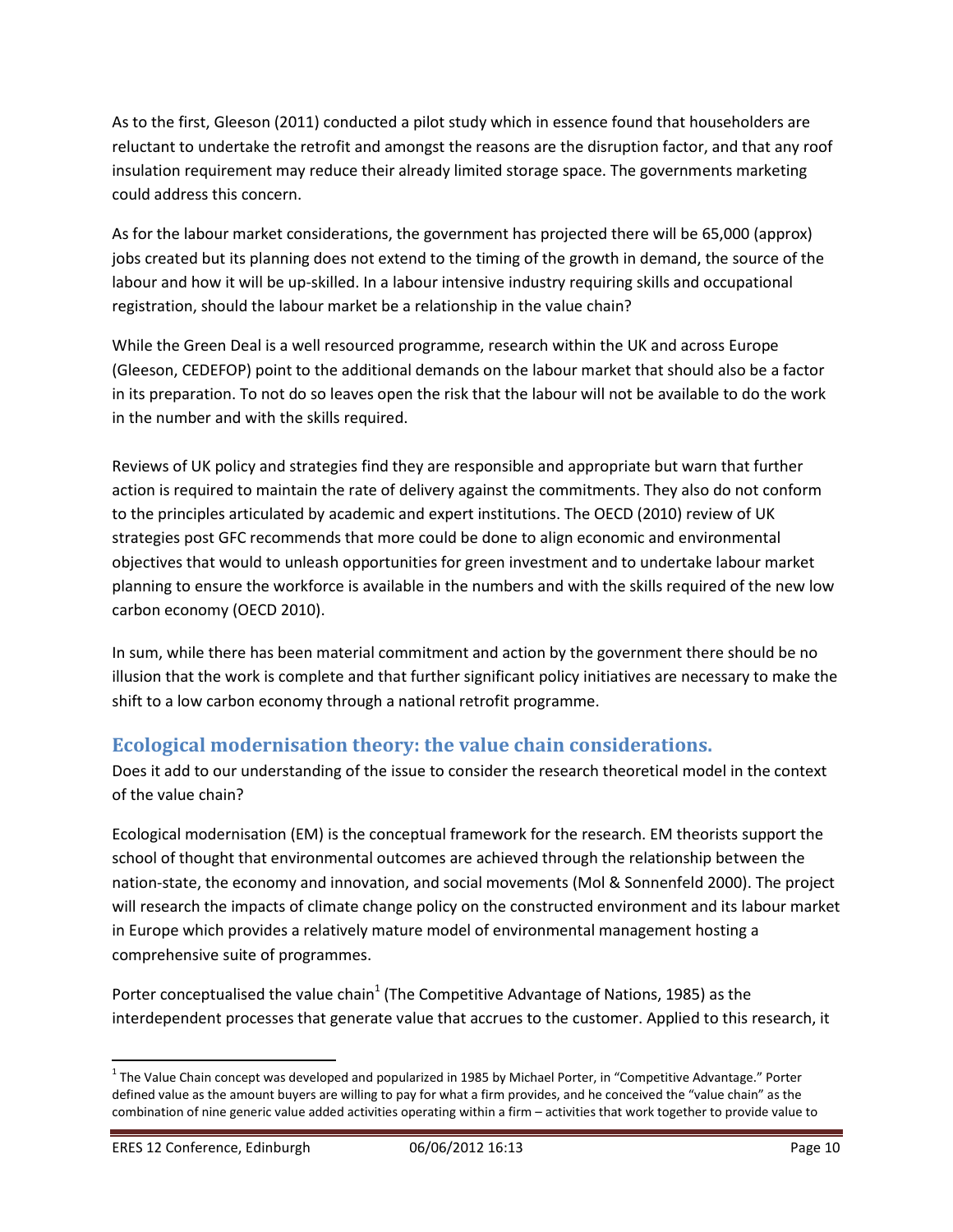would be an examination of the relationships between the products and service (processes) that are active in the construction sector that deliver energy efficiency and reduced emissions (accrued benefits). In EM, the value chain would be represented through the relationships between public policy, the economy and civil society to achieve the ecological outcome. This research contends that employment and the workplace should be added as relationships necessary is value is to accrue to the customer.

The rating of the relationships in the value chain is not common across the construction sector but is closely aligned to the contractual responsibilities of the actors. The construction contractor is responsible to the architect/consultant who is acting on behalf of the client, and is also responsible for the performance to specification of the subcontractors and suppliers. The value chain of the project developer is much more rigorous reflecting the greater risk that comes from the increased number of links in the chain. The value chain for the architect includes aesthetics not apparent in others. The institutional actor external to the value chain adds the intellectual or lateral considerations of conceiving and research, and the feeder mechanism of education. The academic adds advisors to the actors as links in the chain, and overlays market forces issue-the supply and demand of labour. Absent from the various actors considerations is the legal obligations as influence behaviour along the value chain through contractual obligations, law and regulation.

As a practical exercise, the value chain for the UK governments Green Deal was constructed. The Green Deal targets the retrofitting to acceptable standards of energy efficiency by its 23m dwellings by 2050, "one building per minute to 2050" (DECC 2010). The value chain constructed to reflect the relationships the government has part of the process to generate the value that accrues to the customer.

*Government policy Law and regulation technical specifications and standards marketing to industry and consumer*  $\rightarrow$  accreditation of Green Deal Installers  $\rightarrow$  finance *agreement householder*

The government has underwritten through finance or regulation the resources for each link in the chain. However, there are two presumptions that are fundamental to its success:

- 1. The householder will agree to the retrofit, and
- 2. The labour and materials are available to meet the additional demand, assuming that the construction industry in the UK is not currently retrofitting at the rate of one dwelling per minute, and that demand for other construction activity will not be impacted by the Green Deal.

As to the first, Gleeson (2011) conducted a pilot study which in essence found that householders are reluctant to undertake the retrofit and amongst the reasons are the disruption factor, and that any roof insulation requirement may reduce their already limited storage space. The governments marketing could address this concern.

As for the labour market considerations, the government has projected there will be 65,000 (approx) created but its planning does not extend to the timing of the growth in demand, the source of the labour and how it will be up-skilled. In a labour intensive industry requiring skills and occupational registration, should the labour market be a relationship in the value chain?

l

customers. As this name implies, the primary focus in value chains is on the benefits that accrue to customers, the interdependent processes that generate value, and the resulting demand and funds flows that are created. Effective value chains generate profits. (Value Chains Versus Supply Chains, by Feller, A., Shunk, D. and Callarman,T, BPT Trends 2006)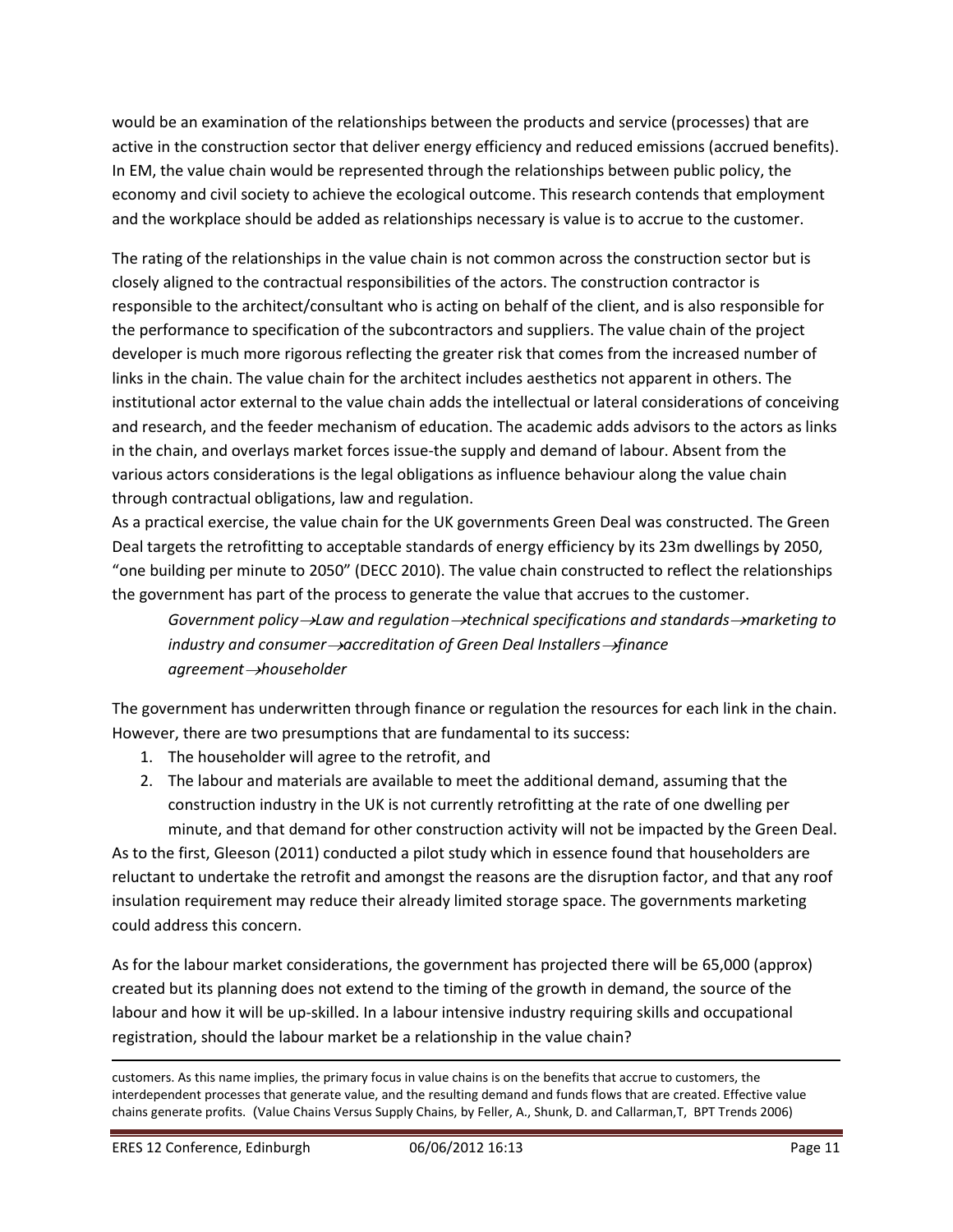In sum, this analysis does not answer the question posed at the outset, and the most that could be said is that the value chain is a convenient demonstration of the issues to be or that is being considered. However, there is sufficient variations value chains of the various actors in the construction value chain to require further research.

#### *Box: Construction industry actor value chains*

*Contractors View (Strand-Hanssen, 2012):*

*The value chain is based on the three objectives of economic, social and environmental sustainability:*

*Customer/tenant architects/consultants contractor sub-contractor producer/supplier* 

*Project Developers view (Lichtenburg, 2012):*

*To mobilise the value chain, the construction industry needs to create value especially for stakeholders who may be users, investors, housing associations and must be based on a coherent vision encompassing opportunities for individual links in the chain.*

*Resources/materials components parts\*\* Elements Wholesale Contractor\*\* Project manager\* Principal Tenant*

*\*Project manager architect structural engineer/services consulting engineers/others*

*\*\*Component parts Installer/sub-contractor Contractor* 

*Architects view of the retrofit of an historic building (Gustafsson, 2012):*

*Client requirements\* trading zone project planning conservation new activities on improved premises*

*\*Sustainable development/labour market policy/cultural heritage/creative industries/environment protection/tourism* 

*Institutional actor (ILO Greening of the Building Sector is held back by skill shortages, 2011)*

*Policy making ->financing* ->conceiving, planning and designing ->education and *research -> green building clients* 

 $\downarrow$ 

*Product and distribution of green building products and materials*

↓

*Construction, installation and maintenance*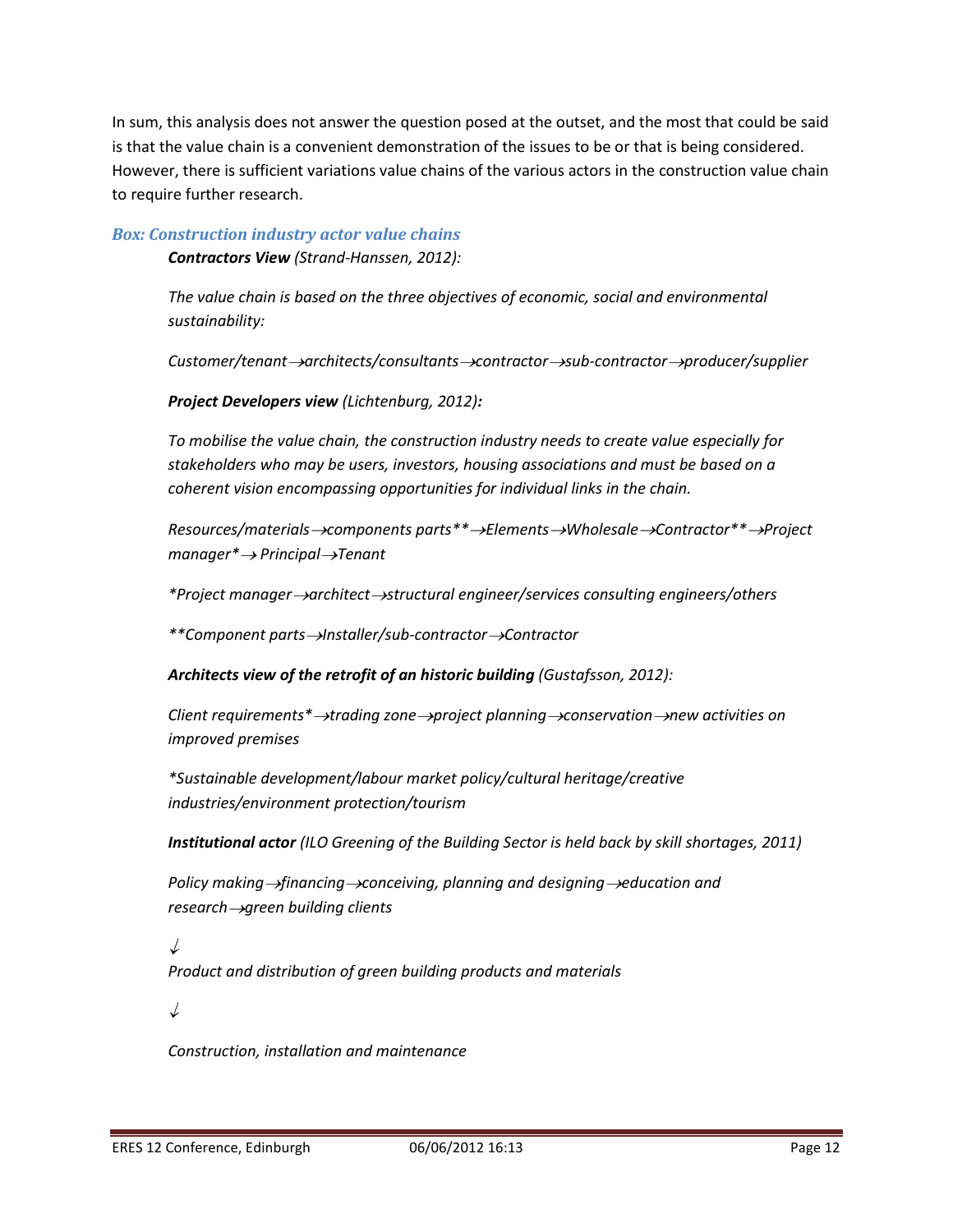#### *Academic, ecological modernisation theory value chain (Glynn, 2012)*

*Traditional model:* 

*Ecological targets*  $\rightarrow$  *Government*  $\rightarrow$  *Economic activity*  $\rightarrow$  *Civil society*  $\rightarrow$  *Ecological outcomes* 

*Construction industry model:*

*Ecological targets*  $\rightarrow$  *Government*<sup>\*</sup>  $\rightarrow$  *Economic activity*<sup>\*\*</sup>  $\rightarrow$  *Civil society*<sup>\*\*\*</sup>  $\rightarrow$  *Ecological outcomes*

*\*European Union/Domestic public policy/Programmes*

*\*\*Business/Labour market (employment/workplace/skills)*

*\*\*\*Environmental activists/business organisation/trade unions*

#### *UK Green Deal Value Chain (notional):*

*Government policy Law and regulation technical specifications and standards marketing to industry and consumer->accreditation of Green Deal Installers->finance agreement householder*

- *Government policy: 2050 Roadmap, Carbon Plan*
- *Law and regulation: Energy Act 2011, Energy performance in buildings directive*
- *Technical specifications and standards: CEN standards and building codes*
- *Marketing to industry and consumer*
- *Accreditation of Green Deal Installers, Training: Green Deal accreditation/energy efficiency technologies,*
- *Sector Skills Alliance (1000 apprentices)*
- *Finance agreement: Energy Companies Obligation, Energy company/consumer contract*
- *Householder*

### **Findings and conclusions**

The study research finds that the constructed environment is a substantial consumer of energy and contributor of greenhouse gas emissions. It also has the capacity to reduce its consumption and its emissions by half and potentially much more with the right regulatory leadership, financial incentives and labour market initiatives. The impacts on the labour market are material, and will require targeted initiatives both in the supply of labour and skills if the industry is to provide the capacity required for the work.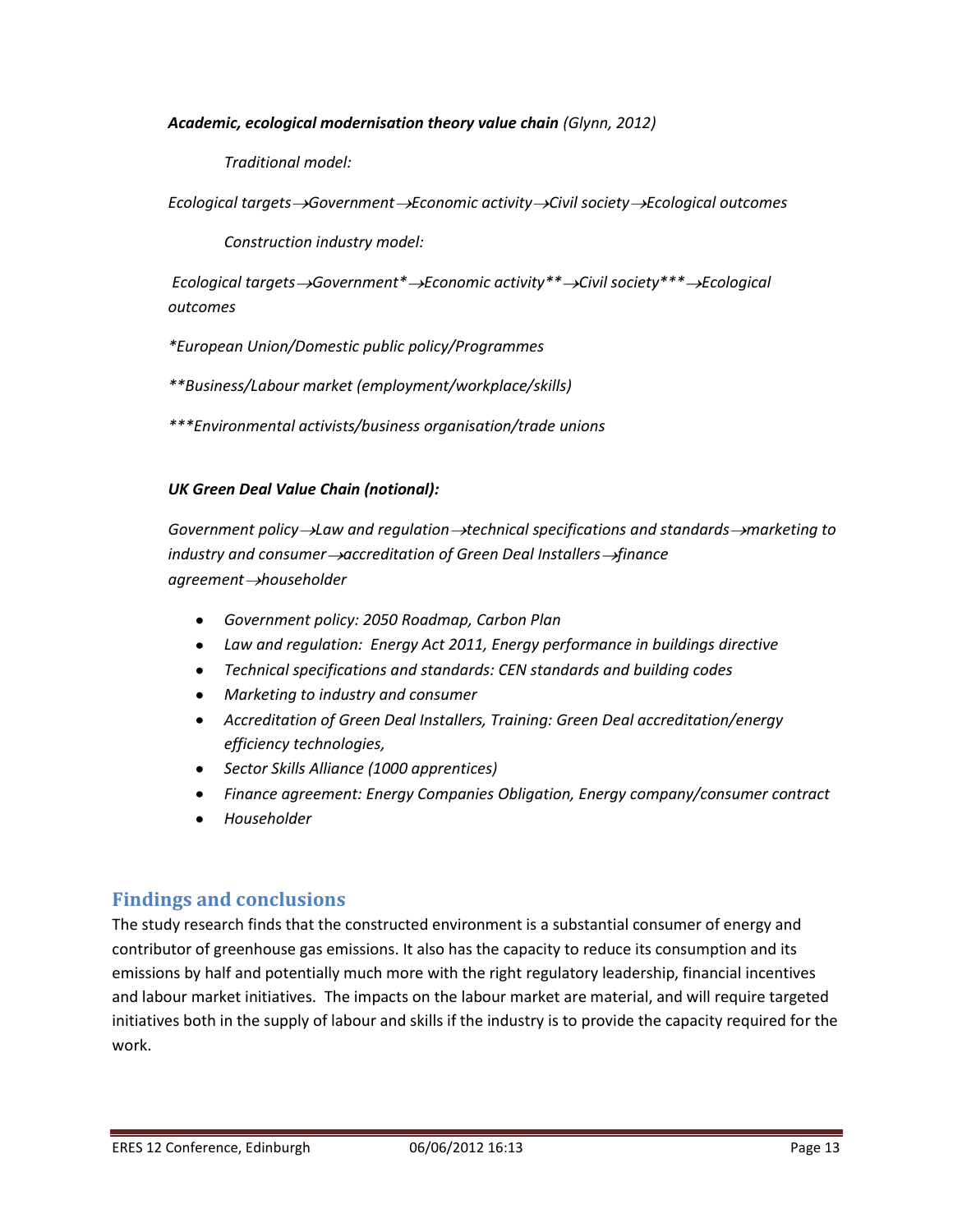The Paper establishes that the labour market is significantly impacted by climate change policy, and has the potential to inhibit the ability to achieve the emissions reduction targets, and the fulfilment of the objectives of public policy.

Ecological modernisation theory provided a suitable framework for the study and further research into the impact of climate change policy on employment and the workplace, and the value chain approach could complement the utility of the theory.

The case study found that in the UK the labour market, employment, workplace and skills issues are not debated as integral elements of the policy necessary to achieve the emission reduction targets. However, while the UK has met its short term targets under international and domestic agreements, and has set a path for ongoing emissions reductions through to 2050, informed observers believe programmes in the UK must be scaled up if the future targets are to be met and that labour market considerations are at the core of this effort.

The constructed environment offers significant potential to reduce energy consumption and greenhouse gas emissions. However, the labour market is a significant barrier to the potential available and immediate action is necessary. The social partners in this regard have an important role to play.

Peter J Glynn

Dr Ros Taplin

1 June 2012

### **Bibliography**

- BIS 2008, *Lisbon Strategy for Jobs and Growth: UK National Reform Programme*, Department for Business, Industry and Skills UK, HM Treasury, London.
- BPIE 2011, *Europe's Buildings Under the Microscope: A country-by-country review of the energy performance of buildings*, Buildings Performance Institute Europe, Brussels.
- Climate Policy Tracker for the EU 2011, *EU Climate Policy Tracker 2011 United Kingdom*, World Wildlife Fund, Brussels.
- Combet, G. 2010, *Ministerial Statement; Home Insulation Program*, Hansard. All House Debates March 10 edn, Department of Climate Change and Energy Efficiency, Commonwealth of Australia, Canberra.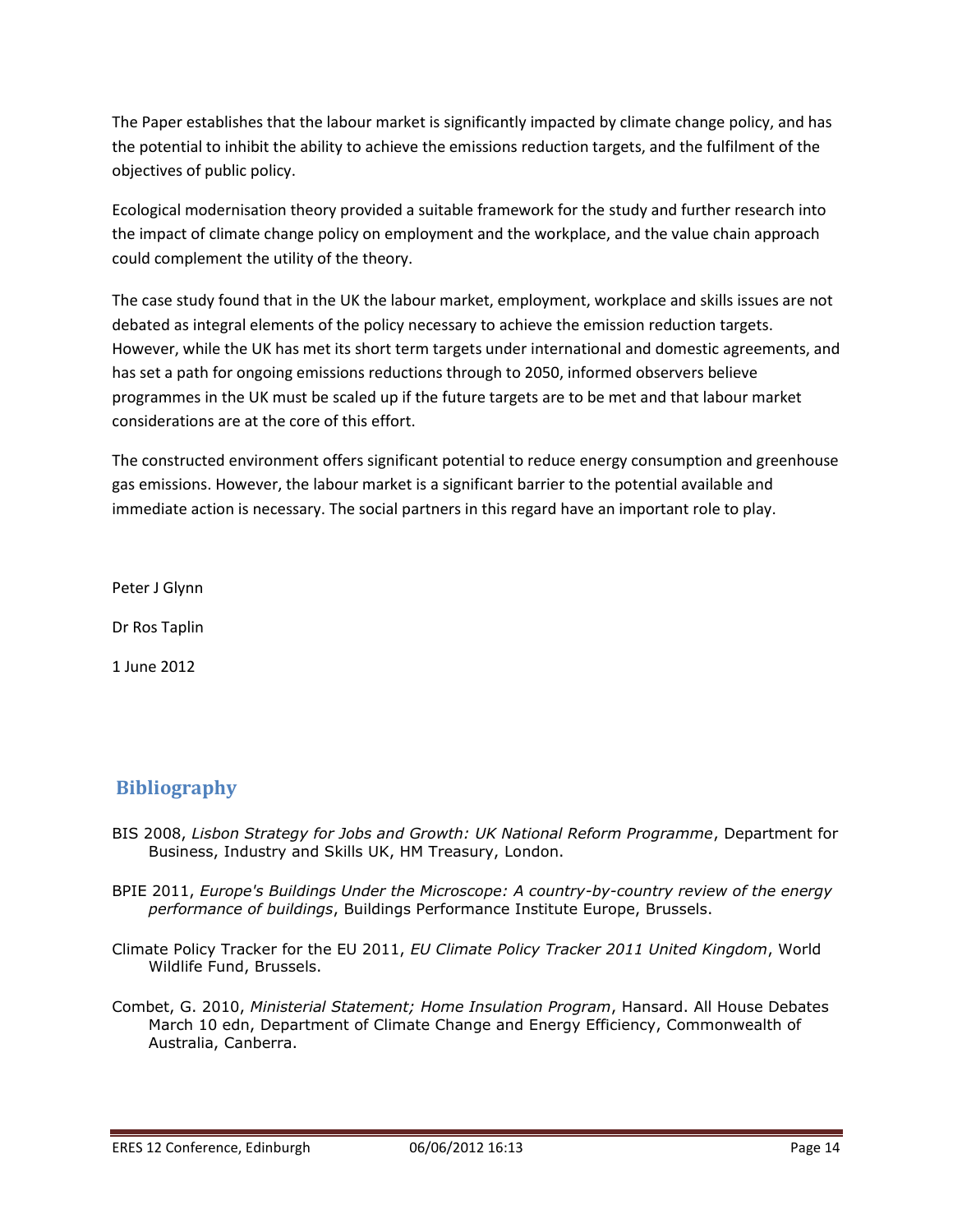- DECC 2012, "Davey puts energy saving at heart of strategy", [Online], vol. 2012, no. 09, pp. 8 February 2012. Available from: [http://www.decc.gov.uk/en/content/cms/news/pn12\\_009/pn12\\_009.aspx.](http://www.decc.gov.uk/en/content/cms/news/pn12_009/pn12_009.aspx)
- DECC 2012, January 30-last update*, Green Deal* [Homepage of Department of Energy and Climate Change UK], [Online]. Available: [http://www.decc.gov.uk/en/content/cms/tackling/green\\_deal/green\\_deal.aspx\[](http://www.decc.gov.uk/en/content/cms/tackling/green_deal/green_deal.aspx)2 012, January 30].
- DECC 2011, *The Carbon Plan: Delivering low carbon future*, Department of Energy and Climate Change UK, London.
- DECC 2010, *2050 Pathways Analysis*, Department of Energy and Climate Change UK, London.
- DECC 2007, *Meeting the Energy Challenge: A White Paper on Energy*, Department of Trade and Industry UK, London.
- EPE 2011, *"Green Jobs" Creation Through Buildings Retrofitting in the EU Policy Options and Best Practice Examples with Pan-European Multiplier Effect*, European partners for the Environment, Brussels.
- Europa 2010, May 17-last update*, The EU climate and energy package* [Homepage of European Commission's DG Environment.], [Online]. Available: [http://ec.europa.eu/environment/climat/climate\\_action.htm\[](http://ec.europa.eu/environment/climat/climate_action.htm)2010, October 1].
- Friedl-Schafferhans, M. 2011, "Qualification-Green Jobs: Study on Behalf of the Austrian Federal Ministry Agriculture, Forestry, Environment and Water Management", *Greening the economy: what impact on the quality of work.* Walqing-European Trade Union Institute, Brussels, September 29, 2011.
- Gleeson, C., Yang, J. & Lloyd-Jones, T. 2011, *European Retrofit Network: Retrofitting Evaluation Methodology Report*, University of Westminster, London.
- Horie, M. 2009 *, "Cool Biz" Leaves Japan's Workers Sweltering* [Homepage of Bloomberg], [Online]. Available: <http://www.bloomberg.com/apps/news?pid=newsarchive&sid=aPqVjejK.hxU> [200 9, July 24].
- ILO 2011 *, Decent Work Agenda* [Homepage of International Labour Organisation], [Online]. Available: [http://www.ilo.org/global/about-the-ilo/decent-work-agenda/lang-](http://www.ilo.org/global/about-the-ilo/decent-work-agenda/lang--en/index.htm) [en/index.htm](http://www.ilo.org/global/about-the-ilo/decent-work-agenda/lang--en/index.htm) [2011, September 16].
- ILO 2011, *Greening of the building sector is held back by skill shortages. Skills-led strategies can drive green building forward.*, International Labour Organisation, Geneva.
- ILO 2011, *Skills and Occupational Needs in Green Building*, International Labour Office, Skills and Employability Department, Geneva.
- ILO 2009, *Rules of the Game: A brief introduction to International Labour standards*, International Labour Organisation, Geneva.
- Kjellstrom, T. 2010, *Impact of climate change on working people*, June 29 edn, Email, Gold Coast.